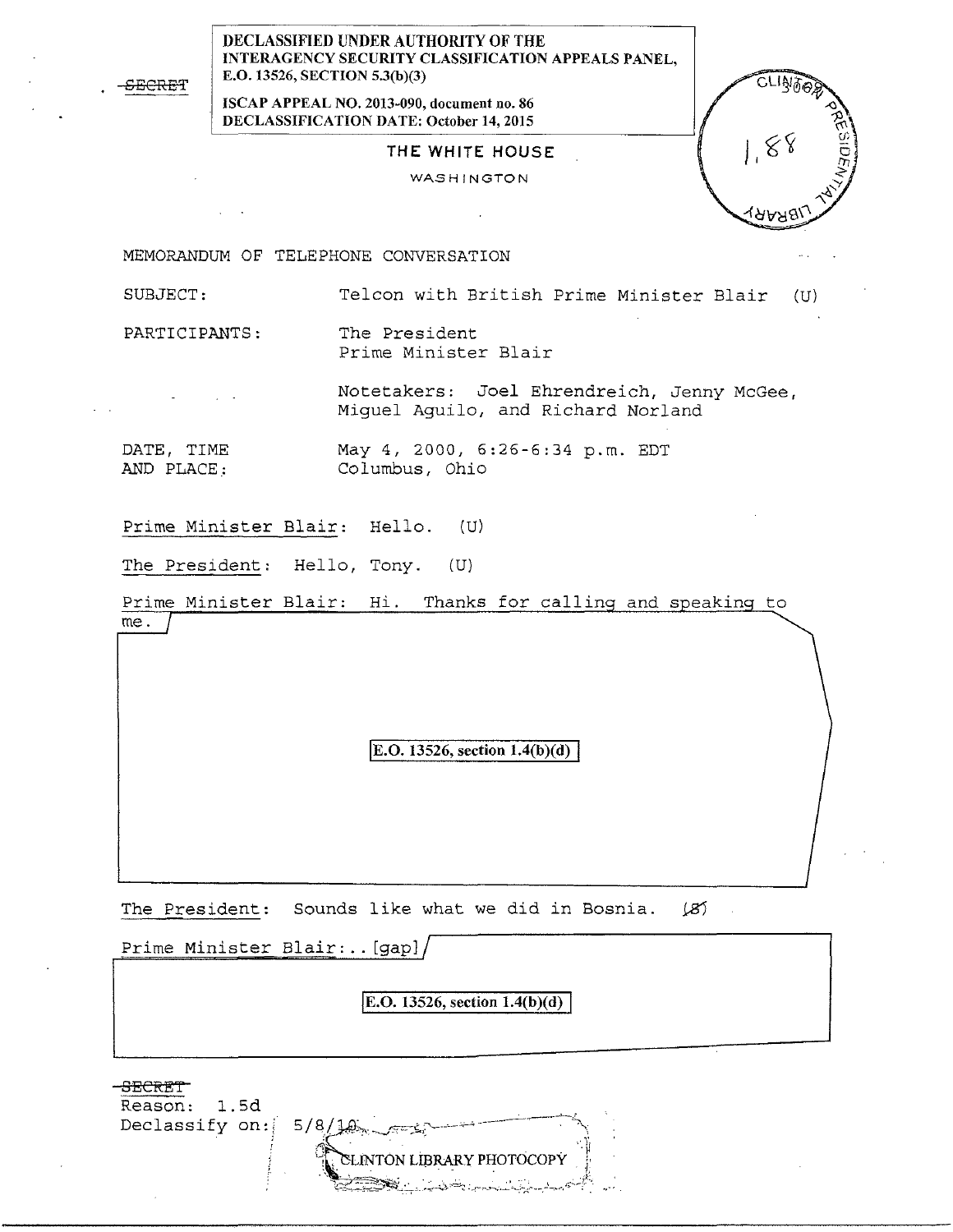The President: I heard it all. It sounded good to me. I like this idea of third-party verification. That way the IRA keeps the nominal title to their weapons, so they didn't decommission, but they did.  $\angle$ 5)

Prime Minister Blair: Exactly. (87

The President: I like it. If the IRA will take it, it's a good deal. Then you'll put the government back up as soon as Then you'll put the government back up as soon as possible? 48T

**E.O. 13526, section**  $1.4(b)(d)$ 

Prime Minister Blair: Right.

The President: How about "Formerly Royal Police Service?" (Z)

Prime Minister Blair:

The President: You don't want me to call Gerry or Martin now?  $+e$ 

Prime Minister Blair:

The President: That's good.  $\left\langle \right\rangle$ 

Prime Minister Blair: There we are. We're trying our best. I

The President: Well, I like this very much. I always thought the only way around this conundrum was something like secure

TON LIBRARY PHOTOCOPY

SECRET

E.O. 13526, section  $1.4(b)(d)$